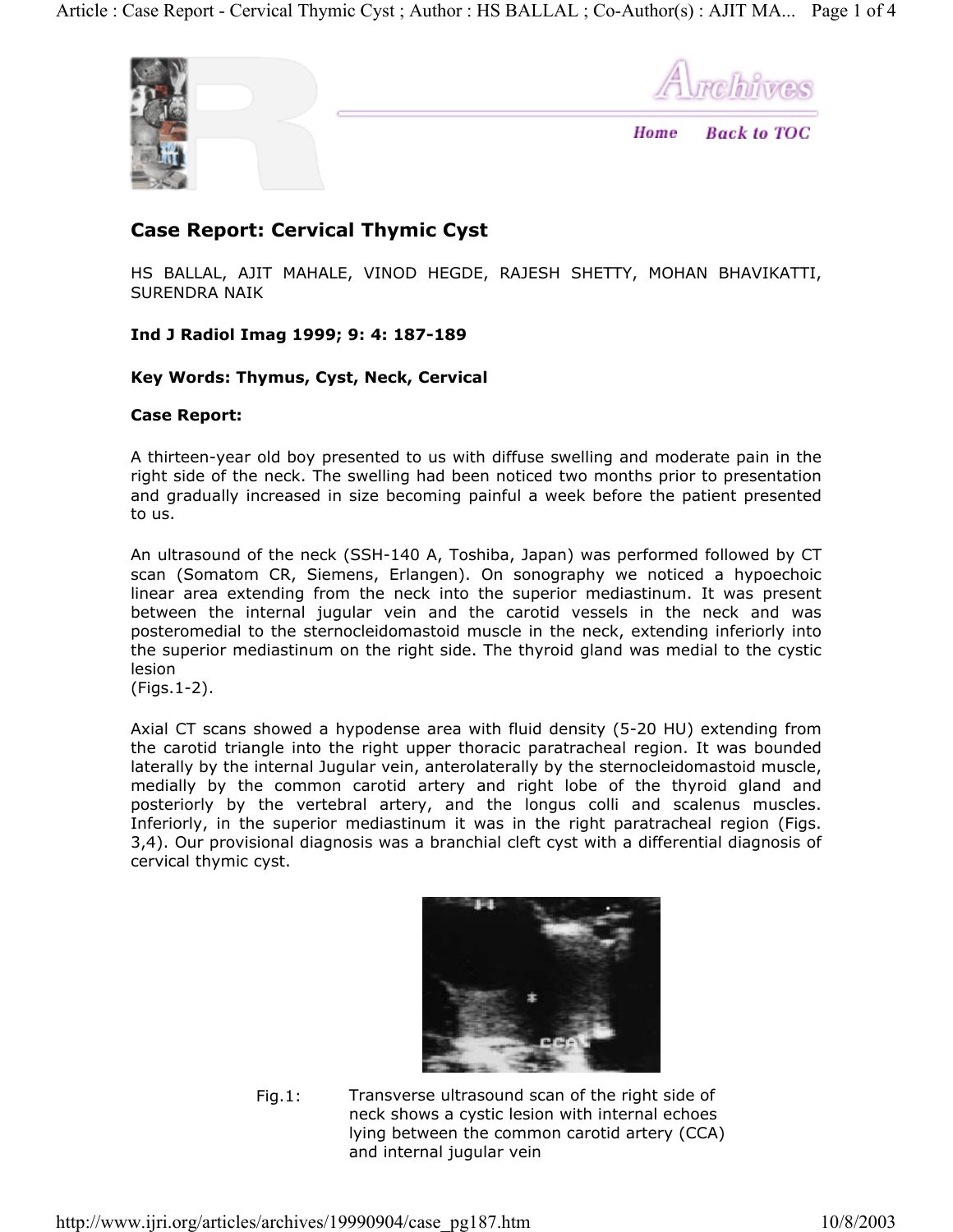

Fig. 2: Longitudinal ultrasound scan of right side of the neck shows a linear cystic lesion with internal echoes lying anterior to the common carotid artery (CCA).

Cystic hygromas are cystic masses with linear septae  $[3]$ . They present shortly after birth, occur in the posterior triangle and may extend into the anterior triangle. The CT appearance differs from a branchial cleft cyst but the differentiation can be difficult. Cystic hygromas are poorly circumscribed and multiloculated compared to branchial cleft cysts [1].

The most common congenital lesion seen on CT is a branchial cleft cyst  $[1]$ . Of these, 95% arise from the remnant of second branchial apparatus. Second branchial cleft cysts are painless neck masses, located below the angle of the mandible, along the anterior border of the sternocleidomastoid muscle. They are cystic on ultrasound and do not usually contain internal septae. On CT scan, these present as low density, wellcircumscribed masses with rim enhancement. They can occur at any age  $[1]$ .

During the sixth fetal week the third pharyngeal pouch on each side expands into a solid dorsal and a hollow ventral portion. The ventral wings soon elongate medially and caudally to become tubular omopharyngeal ducts. During the seventh week of development the connections between the duct and the pharynx are severed. At the same time epithelial proliferation results in obliteration of ductal lumina and formation of solid cords, which soon give rise to side branches. Each side branch later becomes the core of the thymic lobule [4].

By the eighth fetal week, the two thymic primordia meet in the midline, join the parietal pericardium and continue to descend into the mediastinum upto the ninth week. The inferior parathyroids, which develop from the dorsal wings of the third pouches separate from the caudal tip and remain at the inferior thyroid poles. The fourth pharyngeal pouches that give rise to the superior parathyroid glands and the parafollicular cells of the thyroid gland may also contribute to the thymic tissue, in a small way [4].

During the third fetal month, cellular differentiation and continuing proliferation in the thymus separate the cortex from the medulla and give the gland a lobular shape. Histopathologically, the diagnosis was a cervical thymic cyst.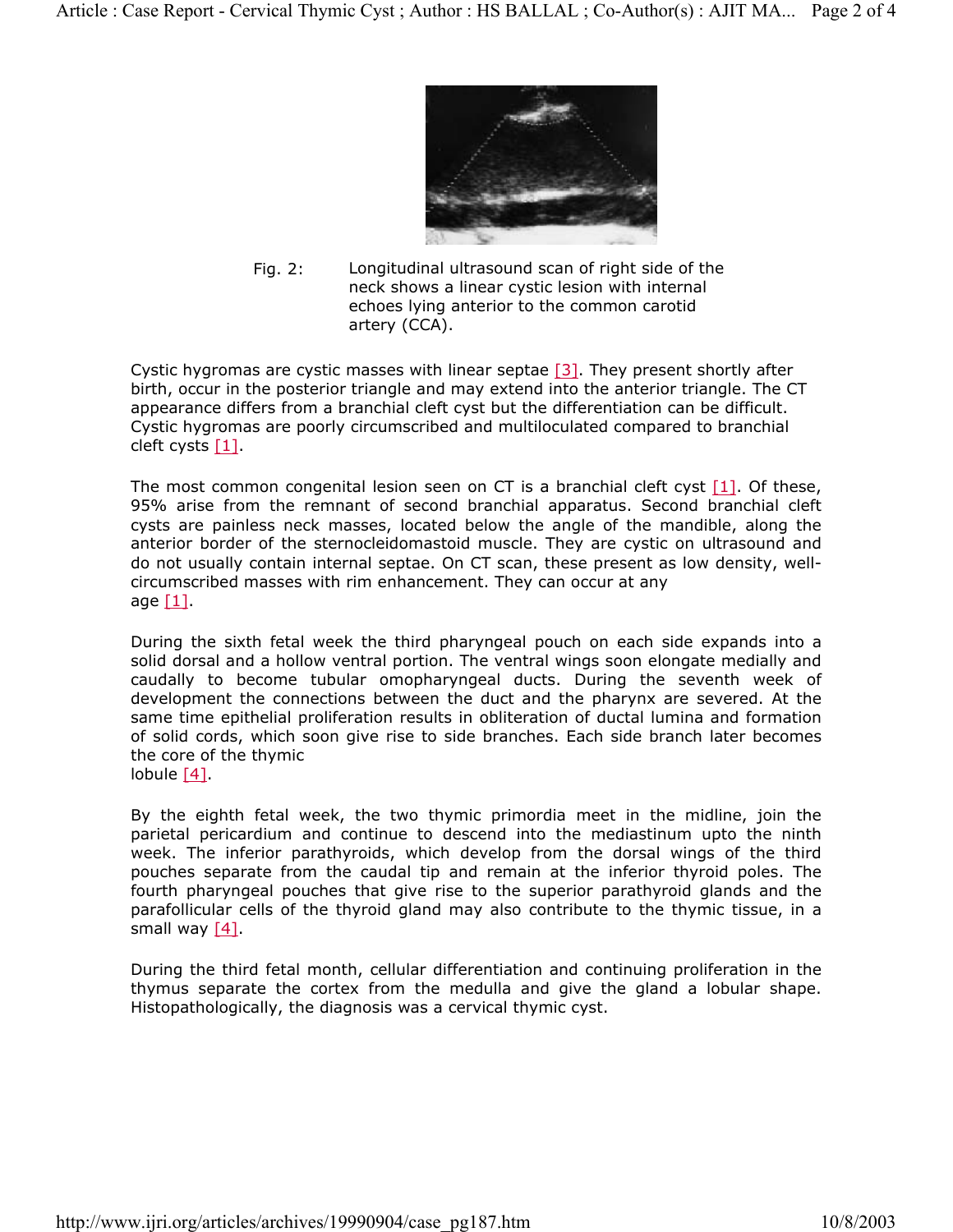

Fig. 3: Axial contrast-enhanced CT of the neck shows the cyst appearing as a hypodense, nonenhancing lesion, bounded laterally by the internal jugular vein and the sternocleidomastoid muscle and medially by the carotid artery and the longus colli muscle.



Fig. 4: Axial contrast-enhanced CT shows the cyst extending into the superior mediastinum in the right paratracheal region anterior to the innominate artery.

#### **Discussion:**

The usual etiologies of neck masses in children are cystic hygroma, branchial cleft cyst if located laterally and thyroglossal cyst, if in the midline.  $[1]$ 

The most common midline lesion of the neck in a child is from thyroglossal remnants. These can be found at any level, from the base of the tongue to the thyroid isthmus and can present as thyroglossal cysts or sinuses, the latter confirming the diagnosis if demonstrable [2].

Nests of thymic tissue may be found anywhere along the descent of the thymic primordia from the angle of the mandible to the mediastinum. Mediastinal extension is seen 50% of cervical thymic cysts [4].

Speer originally described five causes of these cysts :

1) Remnants of embryological thymopharyngeal ducts,

2) Sequestration products of thymic involution,

3) Degeneration of Hassal's corpuscles (epithelial cells aggregated into

concentric onionskin layers of keratinized cells),

4) Connective tissue, lymph nodes and blood vessels arrested in various stages of thymic development,

5) Neoplastic changes in lymphoreticular or connective tissues [5].